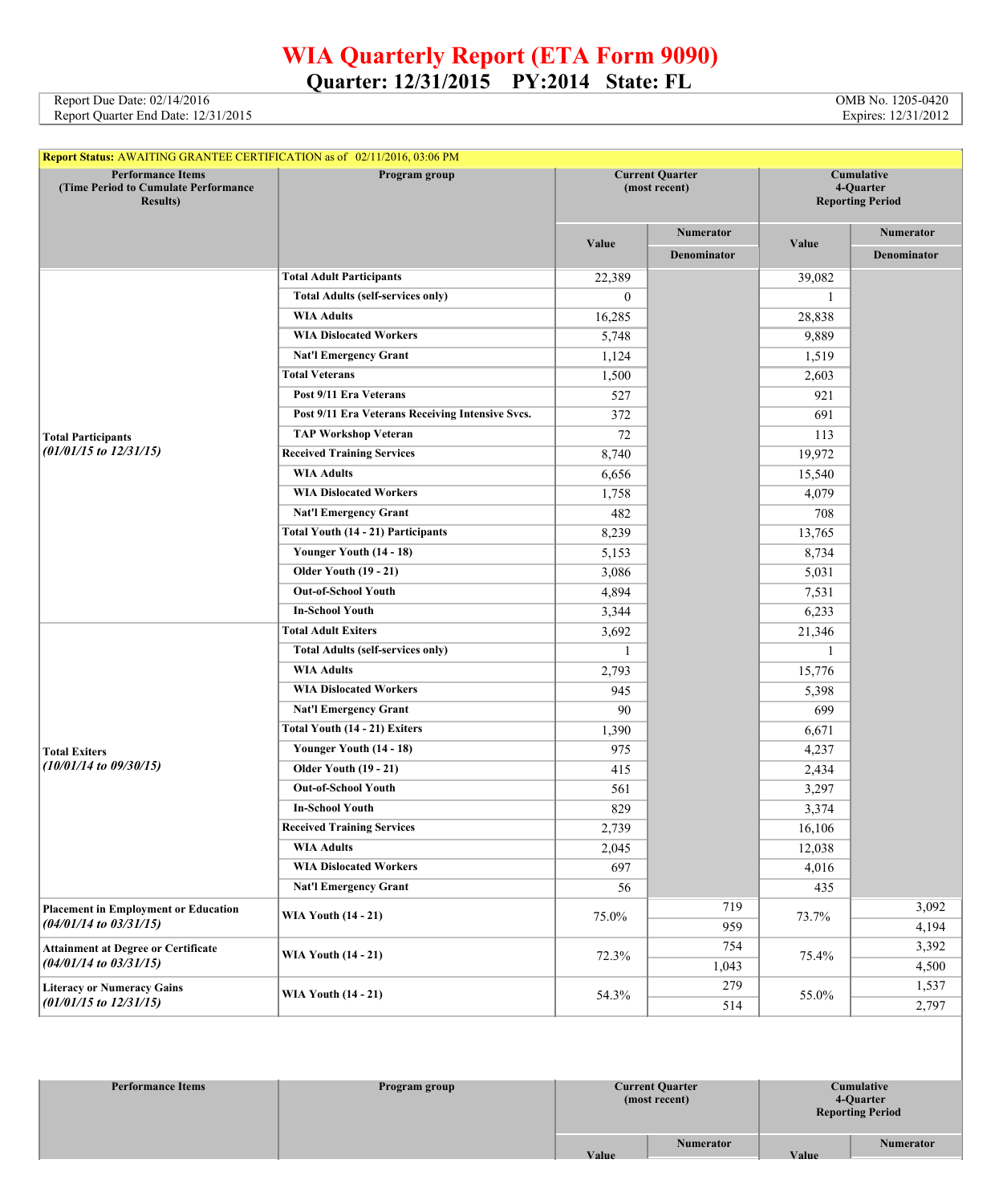| 630<br>1,982<br>Youth Diploma or Equivalent rate<br>WIA Younger Youth (14 - 18)<br>79.3%<br>67.3%<br>$(10/01/14$ to $09/30/15)$<br>794<br>2,944<br>1,540<br>8,004<br><b>Skill Attainment Rate</b><br>WIA Younger Youth (14 - 18)<br>82.8%<br>80.8%<br>$(10/01/14$ to $09/30/15)$<br>1,860<br>9,906<br>1,643<br>5,515<br><b>Adults</b><br>74.2%<br>77.9%<br>2,213<br>7,078<br>1,164<br>4,809<br><b>Dislocated Workers</b><br>80.1%<br>83.5%<br>1,453<br>5,761<br>218<br>903<br><b>Entered Employment Rate</b><br><b>Veterans</b><br>63.6%<br>70.7%<br>$(04/01/14$ to $03/31/15)$<br>343<br>1,278<br>326<br>1,295<br><b>Older Youth (19 - 21)</b><br>80.5%<br>78.8%<br>405<br>1,644<br>129<br>726<br><b>Nat'l Emergency Grant</b><br>76.8%<br>66.9%<br>168<br>1,085<br>1,908<br>8,788<br><b>Adults</b><br>70.9%<br>75.4%<br>2,691<br>11,655<br><b>Employment and Credential (Adults</b><br>533<br>2,348<br><b>Dislocated Workers)</b><br><b>Dislocated Workers</b><br>54.1%<br>53.4%<br>or Credential Rates (Older Youth)<br>986<br>4,396<br>$(04/01/14$ to $03/31/15)$<br>304<br>1,195<br><b>Older Youth (19 - 21)</b><br>60.3%<br>58.8%<br>504<br>2,031<br>2,006<br>11,031<br><b>Adults</b><br>92.0%<br>92.6%<br>2,181<br>11,909<br>1,086<br>4,734<br><b>Dislocated Workers</b><br>91.4%<br>91.2%<br>1,188<br>5,190<br>247<br>1,076<br>Veterans<br>91.8%<br>89.8%<br>269<br>1,198<br><b>Retention Rate</b><br>$(10/01/13$ to $09/30/14)$<br>306<br>1,277<br><b>Older Youth (19 - 21)</b><br>88.7%<br>86.5%<br>345<br>1,476<br>481<br>1,695<br>Younger Youth (14 - 18)<br>79.5%<br>73.8%<br>605<br>2,297<br>145<br>909<br><b>Nat'l Emergency Grant</b><br>88.4%<br>92.4%<br>164<br>984<br>\$34,077,486<br>\$198,823,994<br><b>Adults</b><br>\$18,097.44<br>\$18,901.42<br>1,883<br>10,519<br>\$17,555,732<br>\$74,081,760<br><b>Dislocated Workers</b><br>\$17,144.27<br>\$16,882.81<br>1,024<br>4,388<br>\$4,714,713<br>\$19,882,383<br><b>Six-Months Average Earnings</b><br>\$20,678.57<br>\$20,185.16<br><b>Veterans</b><br>$(10/01/13$ to $09/30/14)$<br>228<br>985<br>\$6,863,472<br>\$1,660,513<br><b>Older Youth (19 - 21)</b><br>\$5,356.49<br>\$5,121.99<br>310<br>1,340<br>\$17,777,923<br>\$2,482,675<br><b>Nat'l Emergency Grant</b><br>\$20,517.98<br>\$21,653.99<br>121<br>821<br>9,587<br>2,129<br><b>Adults</b><br>79.1%<br>82.3%<br>2,691<br>11,655<br>625<br>2,764<br><b>Dislocated Workers</b><br>63.4%<br>62.9%<br>986<br>4,396<br><b>Credential Attainment</b><br>$(10/01/13$ to $09/30/14)$<br>759<br>3,425<br><b>Youth (14-21)</b><br>72.6%<br>75.8%<br>1,046<br>4,520<br>56<br>226<br><b>Nat'l Emergency Grant</b><br>45.5%<br>41.6%<br>123<br>543<br>Measure<br><b>Percent Served</b><br><b>Total</b><br><b>Percent Served</b><br><b>Total</b><br><b>Covered Entrants Who Reached the End of the Entry</b><br>242<br>934<br>Period |  |  |  | Denominator |  | Denominator |
|-------------------------------------------------------------------------------------------------------------------------------------------------------------------------------------------------------------------------------------------------------------------------------------------------------------------------------------------------------------------------------------------------------------------------------------------------------------------------------------------------------------------------------------------------------------------------------------------------------------------------------------------------------------------------------------------------------------------------------------------------------------------------------------------------------------------------------------------------------------------------------------------------------------------------------------------------------------------------------------------------------------------------------------------------------------------------------------------------------------------------------------------------------------------------------------------------------------------------------------------------------------------------------------------------------------------------------------------------------------------------------------------------------------------------------------------------------------------------------------------------------------------------------------------------------------------------------------------------------------------------------------------------------------------------------------------------------------------------------------------------------------------------------------------------------------------------------------------------------------------------------------------------------------------------------------------------------------------------------------------------------------------------------------------------------------------------------------------------------------------------------------------------------------------------------------------------------------------------------------------------------------------------------------------------------------------------------------------------------------------------------------------------------------------------------------------------------------------------------------------------------------------------------------------------------------------------------------------------------------------------------------------------------------------------------------------------------------------------------------------------------------------------------------------------------------------------------------------------------------|--|--|--|-------------|--|-------------|
|                                                                                                                                                                                                                                                                                                                                                                                                                                                                                                                                                                                                                                                                                                                                                                                                                                                                                                                                                                                                                                                                                                                                                                                                                                                                                                                                                                                                                                                                                                                                                                                                                                                                                                                                                                                                                                                                                                                                                                                                                                                                                                                                                                                                                                                                                                                                                                                                                                                                                                                                                                                                                                                                                                                                                                                                                                                             |  |  |  |             |  |             |
|                                                                                                                                                                                                                                                                                                                                                                                                                                                                                                                                                                                                                                                                                                                                                                                                                                                                                                                                                                                                                                                                                                                                                                                                                                                                                                                                                                                                                                                                                                                                                                                                                                                                                                                                                                                                                                                                                                                                                                                                                                                                                                                                                                                                                                                                                                                                                                                                                                                                                                                                                                                                                                                                                                                                                                                                                                                             |  |  |  |             |  |             |
|                                                                                                                                                                                                                                                                                                                                                                                                                                                                                                                                                                                                                                                                                                                                                                                                                                                                                                                                                                                                                                                                                                                                                                                                                                                                                                                                                                                                                                                                                                                                                                                                                                                                                                                                                                                                                                                                                                                                                                                                                                                                                                                                                                                                                                                                                                                                                                                                                                                                                                                                                                                                                                                                                                                                                                                                                                                             |  |  |  |             |  |             |
|                                                                                                                                                                                                                                                                                                                                                                                                                                                                                                                                                                                                                                                                                                                                                                                                                                                                                                                                                                                                                                                                                                                                                                                                                                                                                                                                                                                                                                                                                                                                                                                                                                                                                                                                                                                                                                                                                                                                                                                                                                                                                                                                                                                                                                                                                                                                                                                                                                                                                                                                                                                                                                                                                                                                                                                                                                                             |  |  |  |             |  |             |
|                                                                                                                                                                                                                                                                                                                                                                                                                                                                                                                                                                                                                                                                                                                                                                                                                                                                                                                                                                                                                                                                                                                                                                                                                                                                                                                                                                                                                                                                                                                                                                                                                                                                                                                                                                                                                                                                                                                                                                                                                                                                                                                                                                                                                                                                                                                                                                                                                                                                                                                                                                                                                                                                                                                                                                                                                                                             |  |  |  |             |  |             |
|                                                                                                                                                                                                                                                                                                                                                                                                                                                                                                                                                                                                                                                                                                                                                                                                                                                                                                                                                                                                                                                                                                                                                                                                                                                                                                                                                                                                                                                                                                                                                                                                                                                                                                                                                                                                                                                                                                                                                                                                                                                                                                                                                                                                                                                                                                                                                                                                                                                                                                                                                                                                                                                                                                                                                                                                                                                             |  |  |  |             |  |             |
|                                                                                                                                                                                                                                                                                                                                                                                                                                                                                                                                                                                                                                                                                                                                                                                                                                                                                                                                                                                                                                                                                                                                                                                                                                                                                                                                                                                                                                                                                                                                                                                                                                                                                                                                                                                                                                                                                                                                                                                                                                                                                                                                                                                                                                                                                                                                                                                                                                                                                                                                                                                                                                                                                                                                                                                                                                                             |  |  |  |             |  |             |
|                                                                                                                                                                                                                                                                                                                                                                                                                                                                                                                                                                                                                                                                                                                                                                                                                                                                                                                                                                                                                                                                                                                                                                                                                                                                                                                                                                                                                                                                                                                                                                                                                                                                                                                                                                                                                                                                                                                                                                                                                                                                                                                                                                                                                                                                                                                                                                                                                                                                                                                                                                                                                                                                                                                                                                                                                                                             |  |  |  |             |  |             |
|                                                                                                                                                                                                                                                                                                                                                                                                                                                                                                                                                                                                                                                                                                                                                                                                                                                                                                                                                                                                                                                                                                                                                                                                                                                                                                                                                                                                                                                                                                                                                                                                                                                                                                                                                                                                                                                                                                                                                                                                                                                                                                                                                                                                                                                                                                                                                                                                                                                                                                                                                                                                                                                                                                                                                                                                                                                             |  |  |  |             |  |             |
|                                                                                                                                                                                                                                                                                                                                                                                                                                                                                                                                                                                                                                                                                                                                                                                                                                                                                                                                                                                                                                                                                                                                                                                                                                                                                                                                                                                                                                                                                                                                                                                                                                                                                                                                                                                                                                                                                                                                                                                                                                                                                                                                                                                                                                                                                                                                                                                                                                                                                                                                                                                                                                                                                                                                                                                                                                                             |  |  |  |             |  |             |
|                                                                                                                                                                                                                                                                                                                                                                                                                                                                                                                                                                                                                                                                                                                                                                                                                                                                                                                                                                                                                                                                                                                                                                                                                                                                                                                                                                                                                                                                                                                                                                                                                                                                                                                                                                                                                                                                                                                                                                                                                                                                                                                                                                                                                                                                                                                                                                                                                                                                                                                                                                                                                                                                                                                                                                                                                                                             |  |  |  |             |  |             |
|                                                                                                                                                                                                                                                                                                                                                                                                                                                                                                                                                                                                                                                                                                                                                                                                                                                                                                                                                                                                                                                                                                                                                                                                                                                                                                                                                                                                                                                                                                                                                                                                                                                                                                                                                                                                                                                                                                                                                                                                                                                                                                                                                                                                                                                                                                                                                                                                                                                                                                                                                                                                                                                                                                                                                                                                                                                             |  |  |  |             |  |             |
|                                                                                                                                                                                                                                                                                                                                                                                                                                                                                                                                                                                                                                                                                                                                                                                                                                                                                                                                                                                                                                                                                                                                                                                                                                                                                                                                                                                                                                                                                                                                                                                                                                                                                                                                                                                                                                                                                                                                                                                                                                                                                                                                                                                                                                                                                                                                                                                                                                                                                                                                                                                                                                                                                                                                                                                                                                                             |  |  |  |             |  |             |
|                                                                                                                                                                                                                                                                                                                                                                                                                                                                                                                                                                                                                                                                                                                                                                                                                                                                                                                                                                                                                                                                                                                                                                                                                                                                                                                                                                                                                                                                                                                                                                                                                                                                                                                                                                                                                                                                                                                                                                                                                                                                                                                                                                                                                                                                                                                                                                                                                                                                                                                                                                                                                                                                                                                                                                                                                                                             |  |  |  |             |  |             |
|                                                                                                                                                                                                                                                                                                                                                                                                                                                                                                                                                                                                                                                                                                                                                                                                                                                                                                                                                                                                                                                                                                                                                                                                                                                                                                                                                                                                                                                                                                                                                                                                                                                                                                                                                                                                                                                                                                                                                                                                                                                                                                                                                                                                                                                                                                                                                                                                                                                                                                                                                                                                                                                                                                                                                                                                                                                             |  |  |  |             |  |             |
|                                                                                                                                                                                                                                                                                                                                                                                                                                                                                                                                                                                                                                                                                                                                                                                                                                                                                                                                                                                                                                                                                                                                                                                                                                                                                                                                                                                                                                                                                                                                                                                                                                                                                                                                                                                                                                                                                                                                                                                                                                                                                                                                                                                                                                                                                                                                                                                                                                                                                                                                                                                                                                                                                                                                                                                                                                                             |  |  |  |             |  |             |
|                                                                                                                                                                                                                                                                                                                                                                                                                                                                                                                                                                                                                                                                                                                                                                                                                                                                                                                                                                                                                                                                                                                                                                                                                                                                                                                                                                                                                                                                                                                                                                                                                                                                                                                                                                                                                                                                                                                                                                                                                                                                                                                                                                                                                                                                                                                                                                                                                                                                                                                                                                                                                                                                                                                                                                                                                                                             |  |  |  |             |  |             |
|                                                                                                                                                                                                                                                                                                                                                                                                                                                                                                                                                                                                                                                                                                                                                                                                                                                                                                                                                                                                                                                                                                                                                                                                                                                                                                                                                                                                                                                                                                                                                                                                                                                                                                                                                                                                                                                                                                                                                                                                                                                                                                                                                                                                                                                                                                                                                                                                                                                                                                                                                                                                                                                                                                                                                                                                                                                             |  |  |  |             |  |             |
|                                                                                                                                                                                                                                                                                                                                                                                                                                                                                                                                                                                                                                                                                                                                                                                                                                                                                                                                                                                                                                                                                                                                                                                                                                                                                                                                                                                                                                                                                                                                                                                                                                                                                                                                                                                                                                                                                                                                                                                                                                                                                                                                                                                                                                                                                                                                                                                                                                                                                                                                                                                                                                                                                                                                                                                                                                                             |  |  |  |             |  |             |
|                                                                                                                                                                                                                                                                                                                                                                                                                                                                                                                                                                                                                                                                                                                                                                                                                                                                                                                                                                                                                                                                                                                                                                                                                                                                                                                                                                                                                                                                                                                                                                                                                                                                                                                                                                                                                                                                                                                                                                                                                                                                                                                                                                                                                                                                                                                                                                                                                                                                                                                                                                                                                                                                                                                                                                                                                                                             |  |  |  |             |  |             |
|                                                                                                                                                                                                                                                                                                                                                                                                                                                                                                                                                                                                                                                                                                                                                                                                                                                                                                                                                                                                                                                                                                                                                                                                                                                                                                                                                                                                                                                                                                                                                                                                                                                                                                                                                                                                                                                                                                                                                                                                                                                                                                                                                                                                                                                                                                                                                                                                                                                                                                                                                                                                                                                                                                                                                                                                                                                             |  |  |  |             |  |             |
|                                                                                                                                                                                                                                                                                                                                                                                                                                                                                                                                                                                                                                                                                                                                                                                                                                                                                                                                                                                                                                                                                                                                                                                                                                                                                                                                                                                                                                                                                                                                                                                                                                                                                                                                                                                                                                                                                                                                                                                                                                                                                                                                                                                                                                                                                                                                                                                                                                                                                                                                                                                                                                                                                                                                                                                                                                                             |  |  |  |             |  |             |
|                                                                                                                                                                                                                                                                                                                                                                                                                                                                                                                                                                                                                                                                                                                                                                                                                                                                                                                                                                                                                                                                                                                                                                                                                                                                                                                                                                                                                                                                                                                                                                                                                                                                                                                                                                                                                                                                                                                                                                                                                                                                                                                                                                                                                                                                                                                                                                                                                                                                                                                                                                                                                                                                                                                                                                                                                                                             |  |  |  |             |  |             |
|                                                                                                                                                                                                                                                                                                                                                                                                                                                                                                                                                                                                                                                                                                                                                                                                                                                                                                                                                                                                                                                                                                                                                                                                                                                                                                                                                                                                                                                                                                                                                                                                                                                                                                                                                                                                                                                                                                                                                                                                                                                                                                                                                                                                                                                                                                                                                                                                                                                                                                                                                                                                                                                                                                                                                                                                                                                             |  |  |  |             |  |             |
|                                                                                                                                                                                                                                                                                                                                                                                                                                                                                                                                                                                                                                                                                                                                                                                                                                                                                                                                                                                                                                                                                                                                                                                                                                                                                                                                                                                                                                                                                                                                                                                                                                                                                                                                                                                                                                                                                                                                                                                                                                                                                                                                                                                                                                                                                                                                                                                                                                                                                                                                                                                                                                                                                                                                                                                                                                                             |  |  |  |             |  |             |
|                                                                                                                                                                                                                                                                                                                                                                                                                                                                                                                                                                                                                                                                                                                                                                                                                                                                                                                                                                                                                                                                                                                                                                                                                                                                                                                                                                                                                                                                                                                                                                                                                                                                                                                                                                                                                                                                                                                                                                                                                                                                                                                                                                                                                                                                                                                                                                                                                                                                                                                                                                                                                                                                                                                                                                                                                                                             |  |  |  |             |  |             |
|                                                                                                                                                                                                                                                                                                                                                                                                                                                                                                                                                                                                                                                                                                                                                                                                                                                                                                                                                                                                                                                                                                                                                                                                                                                                                                                                                                                                                                                                                                                                                                                                                                                                                                                                                                                                                                                                                                                                                                                                                                                                                                                                                                                                                                                                                                                                                                                                                                                                                                                                                                                                                                                                                                                                                                                                                                                             |  |  |  |             |  |             |
|                                                                                                                                                                                                                                                                                                                                                                                                                                                                                                                                                                                                                                                                                                                                                                                                                                                                                                                                                                                                                                                                                                                                                                                                                                                                                                                                                                                                                                                                                                                                                                                                                                                                                                                                                                                                                                                                                                                                                                                                                                                                                                                                                                                                                                                                                                                                                                                                                                                                                                                                                                                                                                                                                                                                                                                                                                                             |  |  |  |             |  |             |
|                                                                                                                                                                                                                                                                                                                                                                                                                                                                                                                                                                                                                                                                                                                                                                                                                                                                                                                                                                                                                                                                                                                                                                                                                                                                                                                                                                                                                                                                                                                                                                                                                                                                                                                                                                                                                                                                                                                                                                                                                                                                                                                                                                                                                                                                                                                                                                                                                                                                                                                                                                                                                                                                                                                                                                                                                                                             |  |  |  |             |  |             |
|                                                                                                                                                                                                                                                                                                                                                                                                                                                                                                                                                                                                                                                                                                                                                                                                                                                                                                                                                                                                                                                                                                                                                                                                                                                                                                                                                                                                                                                                                                                                                                                                                                                                                                                                                                                                                                                                                                                                                                                                                                                                                                                                                                                                                                                                                                                                                                                                                                                                                                                                                                                                                                                                                                                                                                                                                                                             |  |  |  |             |  |             |
|                                                                                                                                                                                                                                                                                                                                                                                                                                                                                                                                                                                                                                                                                                                                                                                                                                                                                                                                                                                                                                                                                                                                                                                                                                                                                                                                                                                                                                                                                                                                                                                                                                                                                                                                                                                                                                                                                                                                                                                                                                                                                                                                                                                                                                                                                                                                                                                                                                                                                                                                                                                                                                                                                                                                                                                                                                                             |  |  |  |             |  |             |
|                                                                                                                                                                                                                                                                                                                                                                                                                                                                                                                                                                                                                                                                                                                                                                                                                                                                                                                                                                                                                                                                                                                                                                                                                                                                                                                                                                                                                                                                                                                                                                                                                                                                                                                                                                                                                                                                                                                                                                                                                                                                                                                                                                                                                                                                                                                                                                                                                                                                                                                                                                                                                                                                                                                                                                                                                                                             |  |  |  |             |  |             |
|                                                                                                                                                                                                                                                                                                                                                                                                                                                                                                                                                                                                                                                                                                                                                                                                                                                                                                                                                                                                                                                                                                                                                                                                                                                                                                                                                                                                                                                                                                                                                                                                                                                                                                                                                                                                                                                                                                                                                                                                                                                                                                                                                                                                                                                                                                                                                                                                                                                                                                                                                                                                                                                                                                                                                                                                                                                             |  |  |  |             |  |             |
|                                                                                                                                                                                                                                                                                                                                                                                                                                                                                                                                                                                                                                                                                                                                                                                                                                                                                                                                                                                                                                                                                                                                                                                                                                                                                                                                                                                                                                                                                                                                                                                                                                                                                                                                                                                                                                                                                                                                                                                                                                                                                                                                                                                                                                                                                                                                                                                                                                                                                                                                                                                                                                                                                                                                                                                                                                                             |  |  |  |             |  |             |
|                                                                                                                                                                                                                                                                                                                                                                                                                                                                                                                                                                                                                                                                                                                                                                                                                                                                                                                                                                                                                                                                                                                                                                                                                                                                                                                                                                                                                                                                                                                                                                                                                                                                                                                                                                                                                                                                                                                                                                                                                                                                                                                                                                                                                                                                                                                                                                                                                                                                                                                                                                                                                                                                                                                                                                                                                                                             |  |  |  |             |  |             |
|                                                                                                                                                                                                                                                                                                                                                                                                                                                                                                                                                                                                                                                                                                                                                                                                                                                                                                                                                                                                                                                                                                                                                                                                                                                                                                                                                                                                                                                                                                                                                                                                                                                                                                                                                                                                                                                                                                                                                                                                                                                                                                                                                                                                                                                                                                                                                                                                                                                                                                                                                                                                                                                                                                                                                                                                                                                             |  |  |  |             |  |             |
|                                                                                                                                                                                                                                                                                                                                                                                                                                                                                                                                                                                                                                                                                                                                                                                                                                                                                                                                                                                                                                                                                                                                                                                                                                                                                                                                                                                                                                                                                                                                                                                                                                                                                                                                                                                                                                                                                                                                                                                                                                                                                                                                                                                                                                                                                                                                                                                                                                                                                                                                                                                                                                                                                                                                                                                                                                                             |  |  |  |             |  |             |
|                                                                                                                                                                                                                                                                                                                                                                                                                                                                                                                                                                                                                                                                                                                                                                                                                                                                                                                                                                                                                                                                                                                                                                                                                                                                                                                                                                                                                                                                                                                                                                                                                                                                                                                                                                                                                                                                                                                                                                                                                                                                                                                                                                                                                                                                                                                                                                                                                                                                                                                                                                                                                                                                                                                                                                                                                                                             |  |  |  |             |  |             |
|                                                                                                                                                                                                                                                                                                                                                                                                                                                                                                                                                                                                                                                                                                                                                                                                                                                                                                                                                                                                                                                                                                                                                                                                                                                                                                                                                                                                                                                                                                                                                                                                                                                                                                                                                                                                                                                                                                                                                                                                                                                                                                                                                                                                                                                                                                                                                                                                                                                                                                                                                                                                                                                                                                                                                                                                                                                             |  |  |  |             |  |             |
|                                                                                                                                                                                                                                                                                                                                                                                                                                                                                                                                                                                                                                                                                                                                                                                                                                                                                                                                                                                                                                                                                                                                                                                                                                                                                                                                                                                                                                                                                                                                                                                                                                                                                                                                                                                                                                                                                                                                                                                                                                                                                                                                                                                                                                                                                                                                                                                                                                                                                                                                                                                                                                                                                                                                                                                                                                                             |  |  |  |             |  |             |
|                                                                                                                                                                                                                                                                                                                                                                                                                                                                                                                                                                                                                                                                                                                                                                                                                                                                                                                                                                                                                                                                                                                                                                                                                                                                                                                                                                                                                                                                                                                                                                                                                                                                                                                                                                                                                                                                                                                                                                                                                                                                                                                                                                                                                                                                                                                                                                                                                                                                                                                                                                                                                                                                                                                                                                                                                                                             |  |  |  |             |  |             |
|                                                                                                                                                                                                                                                                                                                                                                                                                                                                                                                                                                                                                                                                                                                                                                                                                                                                                                                                                                                                                                                                                                                                                                                                                                                                                                                                                                                                                                                                                                                                                                                                                                                                                                                                                                                                                                                                                                                                                                                                                                                                                                                                                                                                                                                                                                                                                                                                                                                                                                                                                                                                                                                                                                                                                                                                                                                             |  |  |  |             |  |             |
|                                                                                                                                                                                                                                                                                                                                                                                                                                                                                                                                                                                                                                                                                                                                                                                                                                                                                                                                                                                                                                                                                                                                                                                                                                                                                                                                                                                                                                                                                                                                                                                                                                                                                                                                                                                                                                                                                                                                                                                                                                                                                                                                                                                                                                                                                                                                                                                                                                                                                                                                                                                                                                                                                                                                                                                                                                                             |  |  |  |             |  |             |
|                                                                                                                                                                                                                                                                                                                                                                                                                                                                                                                                                                                                                                                                                                                                                                                                                                                                                                                                                                                                                                                                                                                                                                                                                                                                                                                                                                                                                                                                                                                                                                                                                                                                                                                                                                                                                                                                                                                                                                                                                                                                                                                                                                                                                                                                                                                                                                                                                                                                                                                                                                                                                                                                                                                                                                                                                                                             |  |  |  |             |  |             |
|                                                                                                                                                                                                                                                                                                                                                                                                                                                                                                                                                                                                                                                                                                                                                                                                                                                                                                                                                                                                                                                                                                                                                                                                                                                                                                                                                                                                                                                                                                                                                                                                                                                                                                                                                                                                                                                                                                                                                                                                                                                                                                                                                                                                                                                                                                                                                                                                                                                                                                                                                                                                                                                                                                                                                                                                                                                             |  |  |  |             |  |             |
|                                                                                                                                                                                                                                                                                                                                                                                                                                                                                                                                                                                                                                                                                                                                                                                                                                                                                                                                                                                                                                                                                                                                                                                                                                                                                                                                                                                                                                                                                                                                                                                                                                                                                                                                                                                                                                                                                                                                                                                                                                                                                                                                                                                                                                                                                                                                                                                                                                                                                                                                                                                                                                                                                                                                                                                                                                                             |  |  |  |             |  |             |
|                                                                                                                                                                                                                                                                                                                                                                                                                                                                                                                                                                                                                                                                                                                                                                                                                                                                                                                                                                                                                                                                                                                                                                                                                                                                                                                                                                                                                                                                                                                                                                                                                                                                                                                                                                                                                                                                                                                                                                                                                                                                                                                                                                                                                                                                                                                                                                                                                                                                                                                                                                                                                                                                                                                                                                                                                                                             |  |  |  |             |  |             |
|                                                                                                                                                                                                                                                                                                                                                                                                                                                                                                                                                                                                                                                                                                                                                                                                                                                                                                                                                                                                                                                                                                                                                                                                                                                                                                                                                                                                                                                                                                                                                                                                                                                                                                                                                                                                                                                                                                                                                                                                                                                                                                                                                                                                                                                                                                                                                                                                                                                                                                                                                                                                                                                                                                                                                                                                                                                             |  |  |  |             |  |             |
|                                                                                                                                                                                                                                                                                                                                                                                                                                                                                                                                                                                                                                                                                                                                                                                                                                                                                                                                                                                                                                                                                                                                                                                                                                                                                                                                                                                                                                                                                                                                                                                                                                                                                                                                                                                                                                                                                                                                                                                                                                                                                                                                                                                                                                                                                                                                                                                                                                                                                                                                                                                                                                                                                                                                                                                                                                                             |  |  |  |             |  |             |
|                                                                                                                                                                                                                                                                                                                                                                                                                                                                                                                                                                                                                                                                                                                                                                                                                                                                                                                                                                                                                                                                                                                                                                                                                                                                                                                                                                                                                                                                                                                                                                                                                                                                                                                                                                                                                                                                                                                                                                                                                                                                                                                                                                                                                                                                                                                                                                                                                                                                                                                                                                                                                                                                                                                                                                                                                                                             |  |  |  |             |  |             |
|                                                                                                                                                                                                                                                                                                                                                                                                                                                                                                                                                                                                                                                                                                                                                                                                                                                                                                                                                                                                                                                                                                                                                                                                                                                                                                                                                                                                                                                                                                                                                                                                                                                                                                                                                                                                                                                                                                                                                                                                                                                                                                                                                                                                                                                                                                                                                                                                                                                                                                                                                                                                                                                                                                                                                                                                                                                             |  |  |  |             |  |             |
|                                                                                                                                                                                                                                                                                                                                                                                                                                                                                                                                                                                                                                                                                                                                                                                                                                                                                                                                                                                                                                                                                                                                                                                                                                                                                                                                                                                                                                                                                                                                                                                                                                                                                                                                                                                                                                                                                                                                                                                                                                                                                                                                                                                                                                                                                                                                                                                                                                                                                                                                                                                                                                                                                                                                                                                                                                                             |  |  |  |             |  |             |